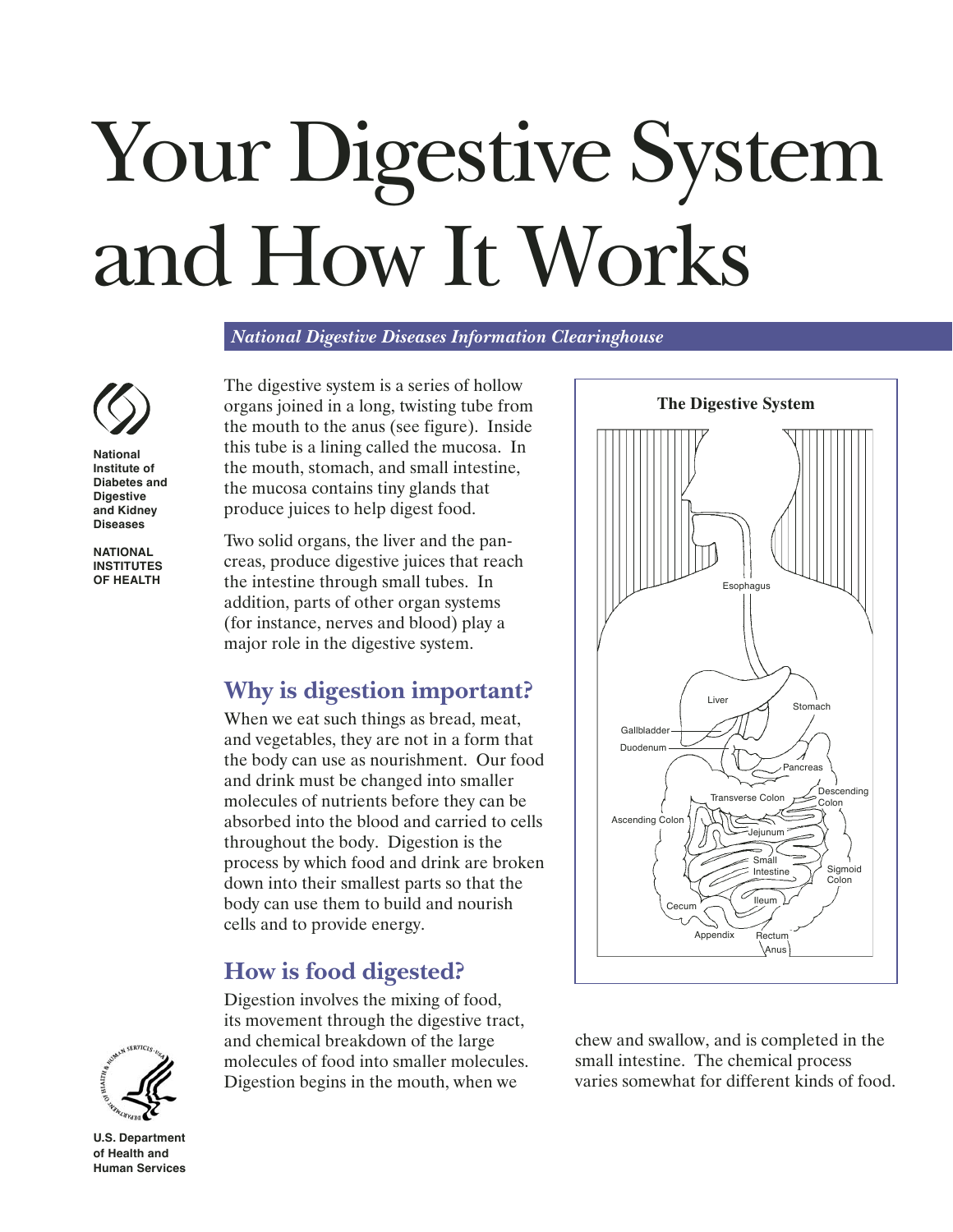## **Movement of Food Through the System**

The large, hollow organs of the digestive system contain muscle that enables their walls to move. The movement of organ walls can propel food and liquid and also can mix the contents within each organ. Typical movement of the esophagus, stomach, and intestine is called peristalsis. The action of peristalsis looks like an ocean wave moving through the muscle. The muscle of the organ produces a narrowing and then propels the narrowed portion slowly down the length of the organ. These waves of narrowing push the food and fluid in front of them through each hollow organ.

The first major muscle movement occurs when food or liquid is swallowed. Although we are able to start swallowing by choice, once the swallow begins, it becomes involuntary and proceeds under the control of the nerves.

The esophagus is the organ into which the swallowed food is pushed. It connects the throat above with the stomach below. At the junction of the esophagus and stomach, there is a ringlike valve closing the passage between the two organs. However, as the food approaches the closed ring, the surrounding muscles relax and allow the food to pass.

The food then enters the stomach, which has three mechanical tasks to do. First, the stomach must store the swallowed food and liquid. This requires the muscle of the upper part of the stomach to relax and accept large volumes of swallowed material. The second job is to mix up the food, liquid, and digestive juice produced by the stomach. The lower part of the stomach

mixes these materials by its muscle action. The third task of the stomach is to empty its contents slowly into the small intestine.

Several factors affect emptying of the stomach, including the nature of the food (mainly its fat and protein content) and the degree of muscle action of the emptying stomach and the next organ to receive the contents (the small intestine). As the food is digested in the small intestine and dissolved into the juices from the pancreas, liver, and intestine, the contents of the intestine are mixed and pushed forward to allow further digestion.

Finally, all of the digested nutrients are absorbed through the intestinal walls. The waste products of this process include undigested parts of the food, known as fiber, and older cells that have been shed from the mucosa. These materials are propelled into the colon, where they remain, usually for a day or two, until the feces are expelled by a bowel movement.

#### **Production of Digestive Juices**

The glands that act first are in the mouth the salivary glands. Saliva produced by these glands contains an enzyme that begins to digest the starch from food into smaller molecules.

The next set of digestive glands is in the stomach lining. They produce stomach acid and an enzyme that digests protein. One of the unsolved puzzles of the digestive system is why the acid juice of the stomach does not dissolve the tissue of the stomach itself. In most people, the stomach mucosa is able to resist the juice, although food and other tissues of the body cannot.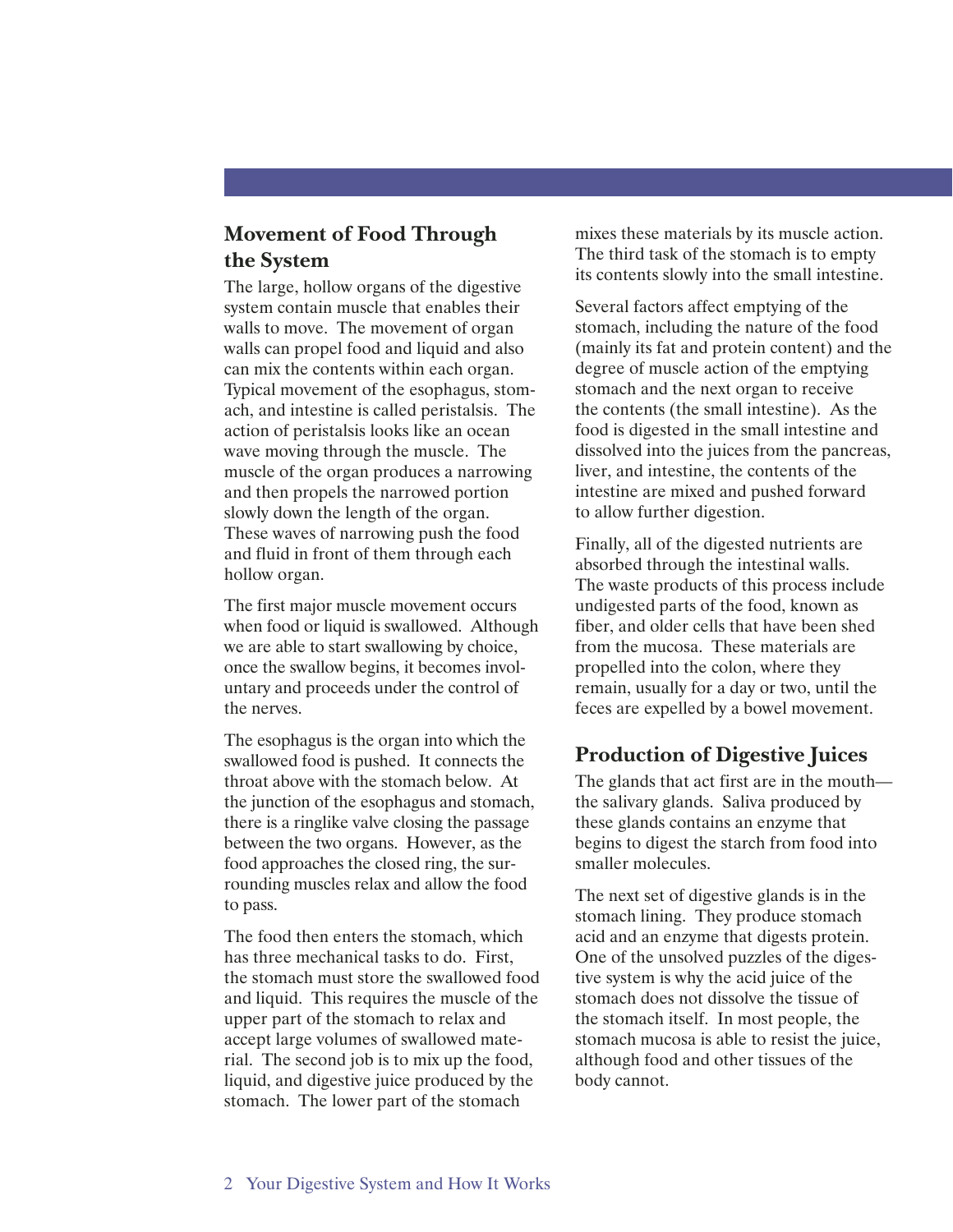After the stomach empties the food and juice mixture into the small intestine, the juices of two other digestive organs mix with the food to continue the process of digestion. One of these organs is the pancreas. It produces a juice that contains a wide array of enzymes to break down the carbohydrates, fat, and protein in food. Other enzymes that are active in the process come from glands in the wall of the intestine or even a part of that wall.

The liver produces yet another digestive juice—bile. The bile is stored between meals in the gallbladder. At mealtime, it is squeezed out of the gallbladder into the bile ducts to reach the intestine and mix with the fat in our food. The bile acids dissolve the fat into the watery contents of the intestine, much like detergents that dissolve grease from a frying pan. After the fat is dissolved, it is digested by enzymes from the pancreas and the lining of the intestine.

### **Absorption and Transport of Nutrients**

Digested molecules of food, as well as water and minerals from the diet, are absorbed from the cavity of the upper small intestine. Most absorbed materials cross the mucosa into the blood and are carried off in the bloodstream to other parts of the body for storage or further chemical change. As already noted, this part of the process varies with different types of nutrients.

*Carbohydrates.* It is recommended that about 55 to 60 percent of total daily calories be from carbohydrates. Some of our most common foods contain mostly carbohydrates. Examples are bread, potatoes, legumes, rice, spaghetti, fruits, and vegetables. Many of these foods contain both starch and fiber.

The digestible carbohydrates are broken into simpler molecules by enzymes in the saliva, in juice produced by the pancreas, and in the lining of the small intestine. Starch is digested in two steps: First, an enzyme in the saliva and pancreatic juice breaks the starch into molecules called maltose; then an enzyme in the lining of the small intestine (maltase) splits the maltose into glucose molecules that can be absorbed into the blood. Glucose is carried through the bloodstream to the liver, where it is stored or used to provide energy for the work of the body.

Table sugar is another carbohydrate that must be digested to be useful. An enzyme in the lining of the small intestine digests table sugar into glucose and fructose, each of which can be absorbed from the intestinal cavity into the blood. Milk contains yet another type of sugar, lactose, which is changed into absorbable molecules by an enzyme called lactase, also found in the intestinal lining.

*Protein.* Foods such as meat, eggs, and beans consist of giant molecules of protein that must be digested by enzymes before they can be used to build and repair body tissues. An enzyme in the juice of the stomach starts the digestion of swallowed protein. Further digestion of the protein is completed in the small intestine. Here, several enzymes from the pancreatic juice and the lining of the intestine carry out the breakdown of huge protein molecules into small molecules called amino acids. These small molecules can be absorbed from the hollow of the small intestine into the blood and then be carried to all parts of the body to build the walls and other parts of cells.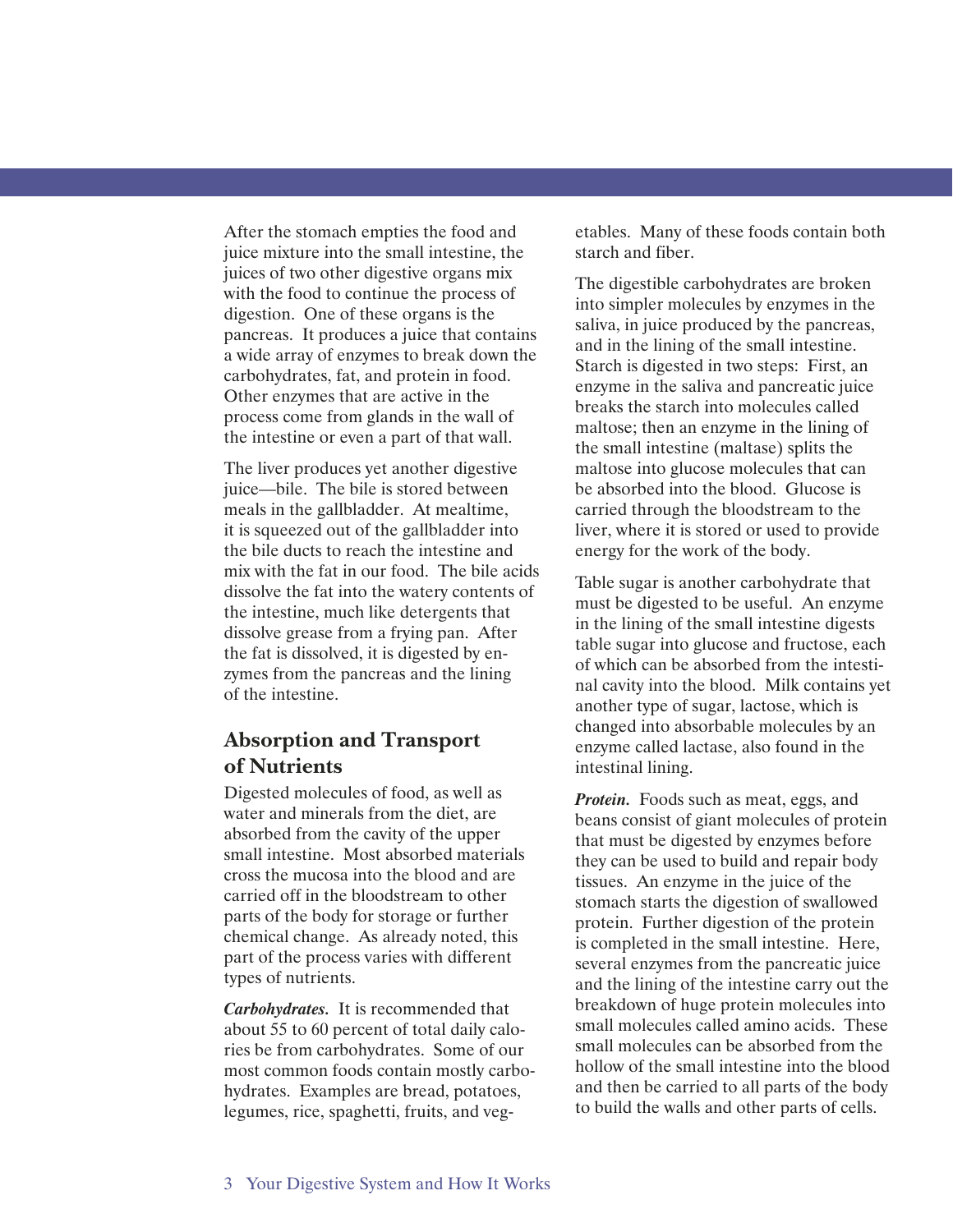*Fats.* Fat molecules are a rich source of energy for the body. The first step in digestion of a fat such as butter is to dissolve it into the watery content of the intestinal cavity. The bile acids produced by the liver act as natural detergents to dissolve fat in water and allow the enzymes to break the large fat molecules into smaller molecules, some of which are fatty acids and cholesterol. The bile acids combine with the fatty acids and cholesterol and help these molecules to move into the cells of the mucosa. In these cells the small molecules are formed back into large molecules, most of which pass into vessels (called lymphatics) near the intestine. These small vessels carry the reformed fat to the veins of the chest, and the blood carries the fat to storage depots in different parts of the body.

*Vitamins.* Another vital part of our food that is absorbed from the small intestine is the class of chemicals we call vitamins. The two different types of vitamins are classified by the fluid in which they can be dissolved: water-soluble vitamins (all the B vitamins and vitamin C) and fat-soluble vitamins (vitamins A, D, and K).

*Water and Salt.* Most of the material absorbed from the cavity of the small intestine is water in which salt is dissolved. The salt and water come from the food and liquid we swallow and the juices secreted by the many digestive glands.

## **How is the digestive process controlled?**

#### **Hormone Regulators**

A fascinating feature of the digestive system is that it contains its own regulators. The major hormones that control the functions of the digestive system are produced and released by cells in the mucosa of the stomach and small intestine. These hormones are released into the blood of the digestive tract, travel back to the heart and through the arteries, and return to the digestive system, where they stimulate digestive juices and cause organ movement.

The hormones that control digestion are gastrin, secretin, and cholecystokinin  $(CCK)$ :

- **Gastrin** causes the stomach to produce an acid for dissolving and digesting some foods. It is also necessary for the normal growth of the lining of the stomach, small intestine, and colon.
- **Secretin** causes the pancreas to send out a digestive juice that is rich in bicarbonate. It stimulates the stomach to produce pepsin, an enzyme that digests protein, and it also stimulates the liver to produce bile.
- **CCK** causes the pancreas to grow and to produce the enzymes of pancreatic juice, and it causes the gallbladder to empty.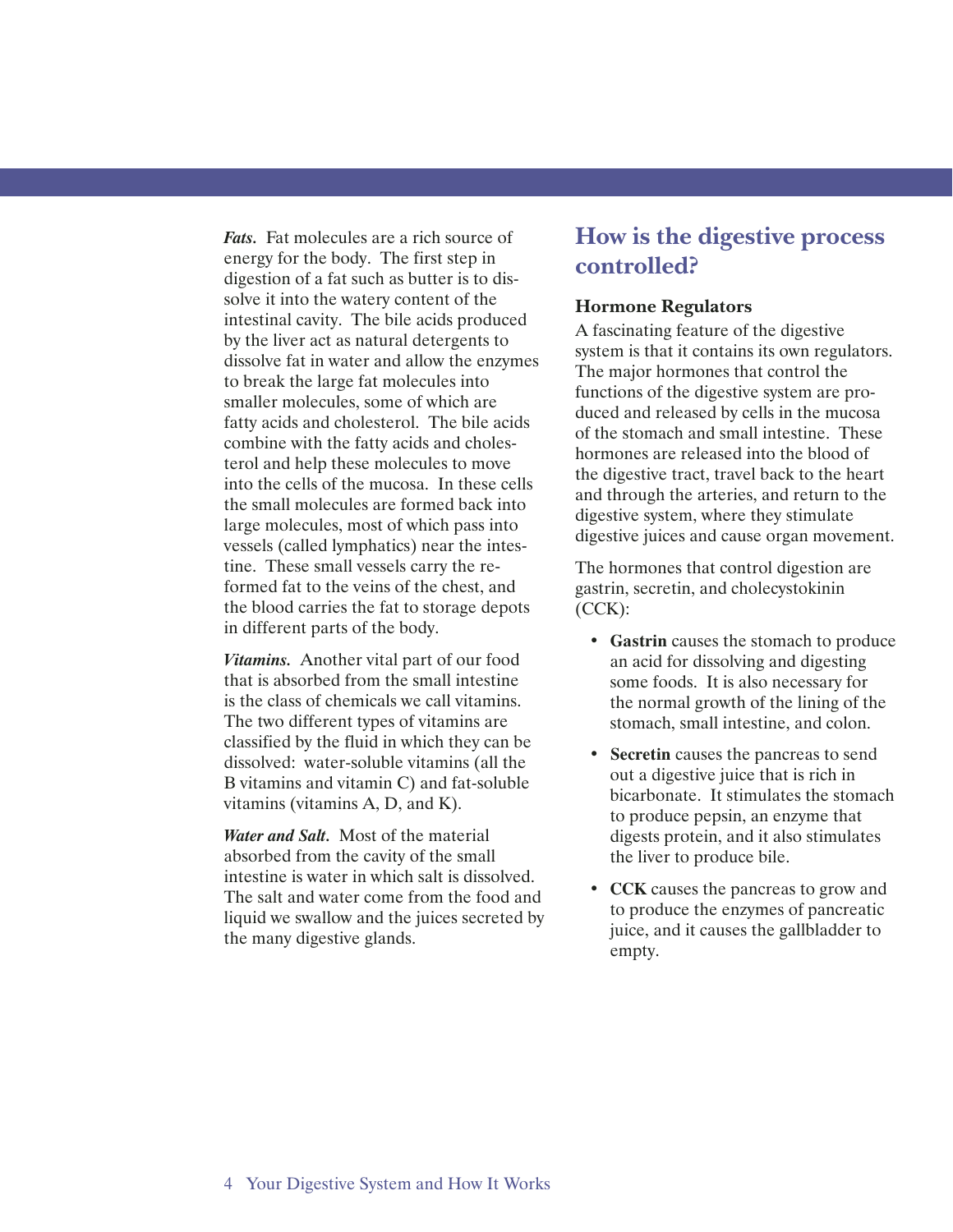Additional hormones in the digestive system regulate appetite:

- **Ghrelin** is produced in the stomach and upper intestine in the absence of food in the digestive system and stimulates appetite.
- **Peptide YY** is produced in the GI tract in response to a meal in the system and inhibits appetite.

Both of these hormones work on the brain to help regulate the intake of food for energy.

#### **Nerve Regulators**

Two types of nerves help to control the action of the digestive system. Extrinsic (outside) nerves come to the digestive organs from the unconscious part of the brain or from the spinal cord. They release a chemical called acetylcholine

and another called adrenaline. Acetylcholine causes the muscle of the digestive organs to squeeze with more force and increase the "push" of food and juice through the digestive tract. Acetylcholine also causes the stomach and pancreas to produce more digestive juice. Adrenaline relaxes the muscle of the stomach and intestine and decreases the flow of blood to these organs.

Even more important, though, are the intrinsic (inside) nerves, which make up a very dense network embedded in the walls of the esophagus, stomach, small intestine, and colon. The intrinsic nerves are triggered to act when the walls of the hollow organs are stretched by food. They release many different substances that speed up or delay the movement of food and the production of juices by the digestive organs.